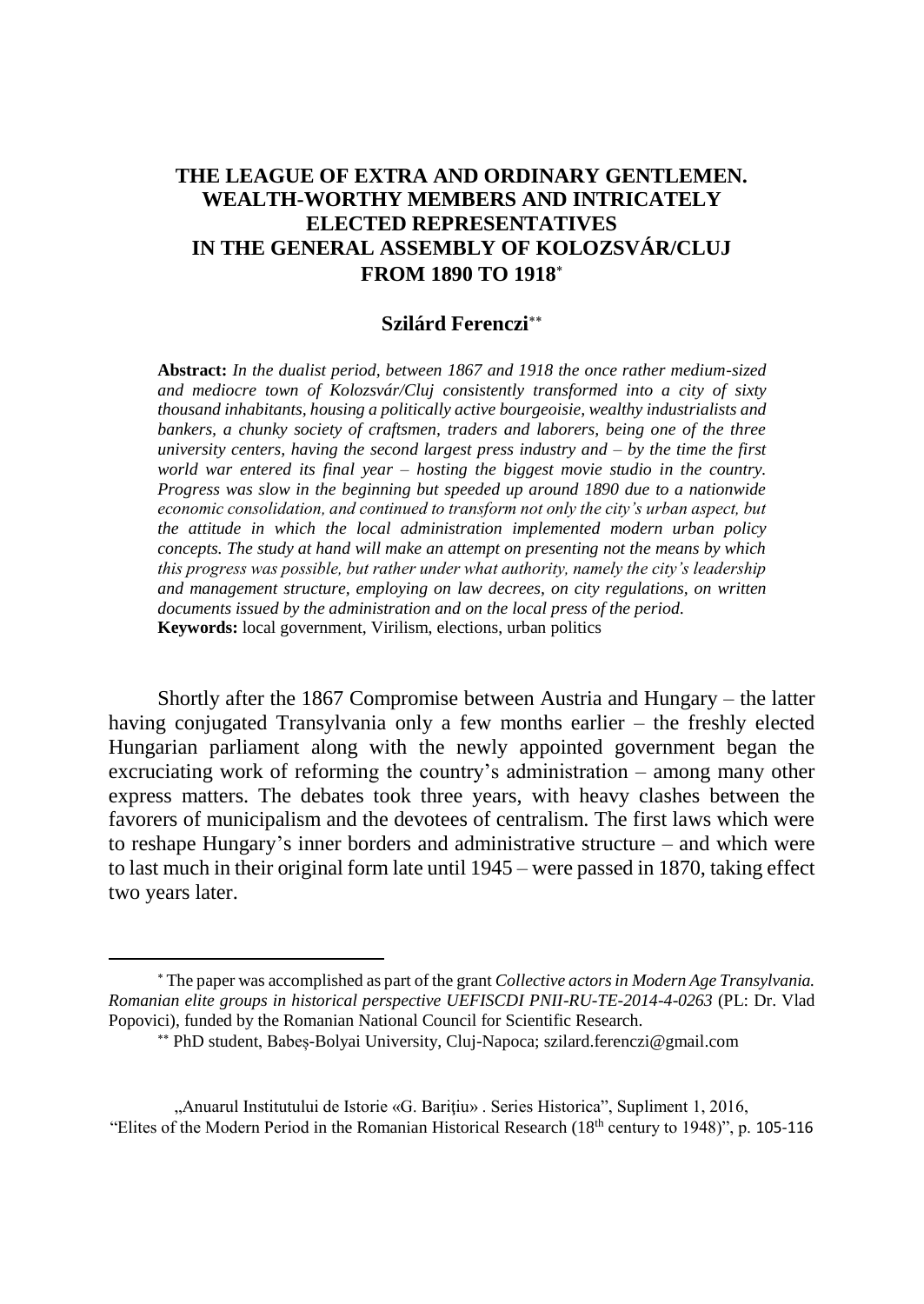## **The General Assembly**

Next to the old and newly established counties, Statute nr. XLII of 1870 appointed the formerly free royal cities and some smaller towns – a total of 66 – the rank of counties, so they became municipalities, $\frac{1}{1}$  which constituted in a wider cue of self-government and a say in state affairs. Kolozsvár/Cluj was among these towns, housing a civilian population of 26 362. <sup>2</sup> The law mandated – among other things – that in the case of municipalities the General Assembly was to hold no less than 48 and no more than 400 members, one member for 250 inhabitants.<sup>3</sup> Accordingly the General Assembly of Kolozsvár was first gathered in a number of 100 in 1872, but that number quickly changed to 106 the year after, and by 1881 it rose to 112 in conformance to the by now 29 923 civilians living inside city limits.<sup>4</sup> This number however wasn't raised further in spite the fact that the population reached roughly 60 000 by 1910.<sup>5</sup>

The legislative branch in the local government of Kolozsvár/Cluj, the General Assembly, was a body of 112 men, half of whom were the highest taxpayers in the city, the other half being elected according to parliamentary election rules for a six year mandate.<sup>6</sup> Alongside the rich and the trusted, local political power consisted of a further number of 21 town officials, partly elected by the General Assembly for six years of office<sup>7</sup> (the mayor, four councilors, the chief engineer, the chief treasurer, the chancery notary, the chief notary, three sub notaries, the solicitor, the public trustee) and partly appointed by the Lord Lieutenant for life<sup>8</sup> (the chief of police  $$ beginning with 1886 –, the chief doctor, the chief and sub controller, the archivist, two chancery lawyers).<sup>9</sup> Evidently these men emerged from a diversity of backgrounds, social status and wealth, having accordingly a variety of interests.

<sup>1</sup> Magyar Törvénytár, 1870. évi XLII. törvénycikk *A köztörvényhatóságok rendezéséről*, § 1 and 88. at www.1000ev.hu accessed on April  $7<sup>th</sup>$  2016 (website and last access date are consistent throughout the paper for al following Magyar Törvénytár references, except footnote no. 13).

<sup>2</sup> *Sz. kir. Kolozsvár város törvényhatósági szabályrendelete. Az 1870-es évi XLII. országos törvénycikk alapján,* Kolozsvár, Gámán János nyomdája, 1873, p. 99.

<sup>3</sup> Magyar Törvénytár, 1870. évi XLII. törvénycikk *A köztörvényhatóságok rendezéséről*, § 21.

<sup>4</sup> *A Magyar Korona Országaiban az 1881. év elején végrehajtott népszámlálás eredményei*, I. kötet, Budapest, Athenaeum R. Társulat, 1882, p. 145.

<sup>5</sup> To be more exact 58 481 civilians and 2 327 military, see *A Magyar Szent Korona Országainak 1910. évi Népszámlálása. Első rész: A népesség fő adatai* (=Magyar Statisztikai Közlemények, Új sorozat, 42. kötet), Budapest, 1912, p. 422.

<sup>6</sup> *Kolozsvár szab. kir. város törvényhatóságának szervezeti és ügyviteli szabályrendelete (az 1886 XXI. és XXII. törvény alapján)*, Kolozsvár, Ormós Ferenc nyomdája, 1888, p. 4.

<sup>7</sup> polgármester, tanácsnok, főmérnök, főpénztárnok, árvaszéki jegyző, főjegyző, aljegyző, tiszti ügyész, közgyám

<sup>8</sup> rendőrfőkapitány, főorvos, fő- és alszámvevő, levéltárnok, árvaszéki ülnök

<sup>9</sup> Magyar Törvénytár, 1870. évi XLII. törvénycikk *A köztörvényhatóságok rendezéséről*, § 79 and 80.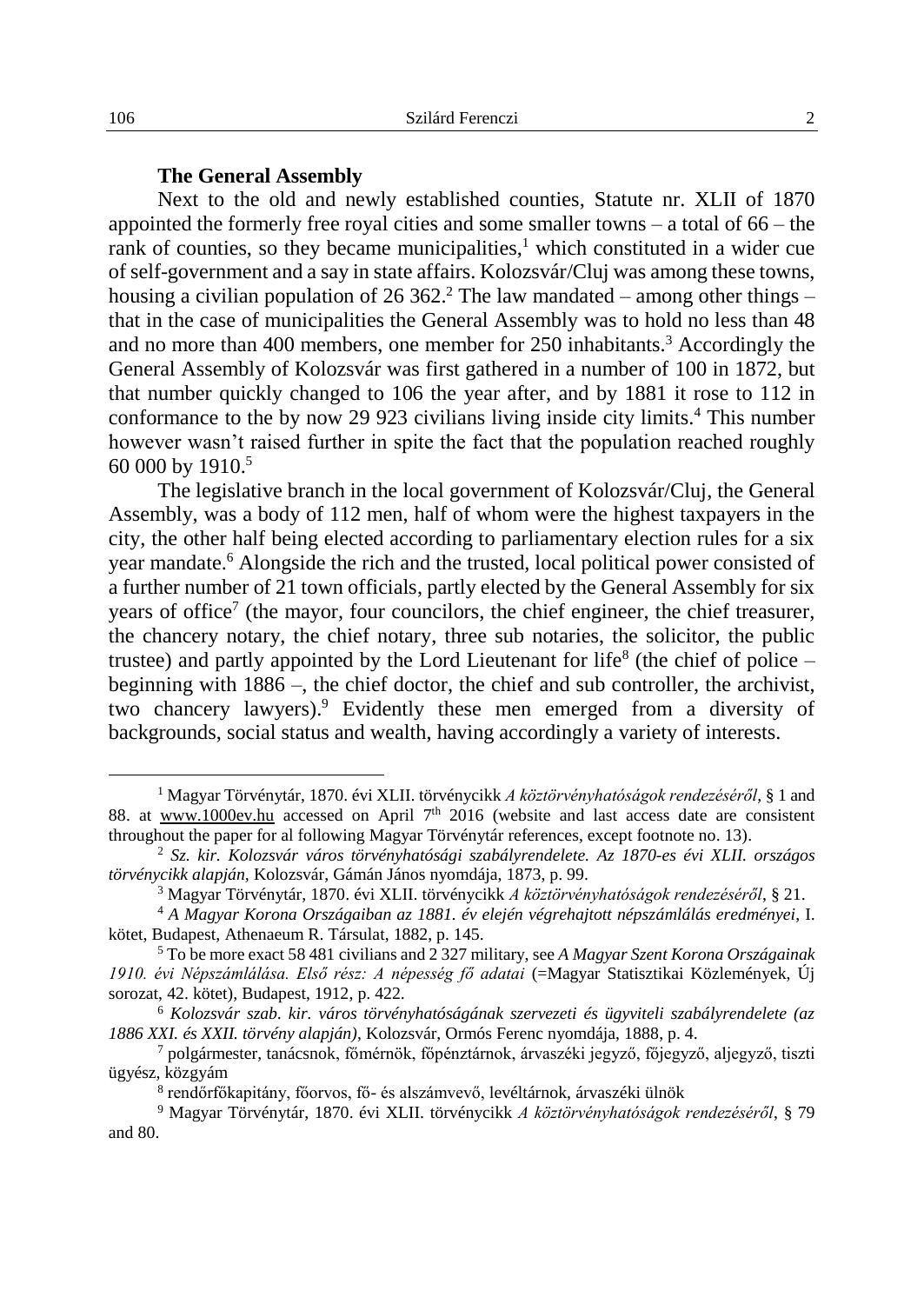Presided over by the Lord Lieutenant or – in case of obstacles – by the mayor, the General Assembly held regular meetings once a month and extraordinary gatherings on special occasions (such as national holidays, national grief related incidents and local incidents which required urgent resolve). Meetings during which the assembly dealt with budget estimates or debated public utility contracts usually lasted over several days.

A rather key figure in the municipal administration was the Lord Lieutenant.<sup>10</sup> Appointed by the monarch at the recommendation of the government, he acted as its local executive agent, implementing legal regulations concerning self-government. Beside the General Assembly he also presided over the city's administrative committee, one of the two most important self-government authorities (the other being the city council lead by the mayor). The chairmen of other committees, panels and boards were either the mayor, or men appointed by the Lord Lieutenant, or men elected by the committees themselves.

Statute nr. XXI of 1886 overruled Statute nr. XLII of 1870, and left only 24 municipalities in the country – Kolozsvár/Cluj being one of them<sup>11</sup> – and strengthened the Lord Lieutenants' authority, who from now on was to hold a disciplinary board twice a year, punishing or firing those civil servants, clerks or bureaucrats who didn't do their job in a satisfactory manner, and was also to appoint from now on the chief of police, thus ceasing municipality's control over its police force. <sup>12</sup> The law also introduced the government's nullifying right to municipalities' objection to a controversial decree issued by the government, thus attenuating the prior existing political power of local authorities.<sup>13</sup>

The mayor, $<sup>14</sup>$  four councilors (deputy mayors), and the other senior officials</sup> were elected for a six year term by simple majority in the General Assembly. Statute I of 1883, the law on classification of civil servants required the office holder to be a legal or a political science graduate,<sup>15</sup> therefore the position was rather administrative than political. The mayor served as head of the city council, which

<sup>&</sup>lt;sup>10</sup> Lord Lieutenants in Kolozsvár/Cluj between 1890 and 1918: count Ákos Béldy (1888–1905), count László Teleki (1905–1906), count Miklós Bánffy (190–1910), count Kálmán Esterházy (1910– 1913), count Ödön Bethlen (1913–1917), dr. József Papp (1917–1918).

<sup>11</sup> Magyar Törvénytár, 1886. évi XXI. törvénycikk *A törvényhatóságokról*, § 1.

<sup>12</sup> *Ibidem*, § 57.

<sup>13</sup> *Ibidem*, § 10. See also Gábor Breinich, *A magyar városok szövetkezése a dualizmus korában*, in "Tanulmányok Budapest múltjából", XXV, 1996, p. 86.

<sup>14</sup> Mayors of Kolozsvár/Cluj between 1890 and 1918: Géza Albach (1886–1898), Géza Szvacsina (1898–1913), Gusztáv Haller (1913–1919).

<sup>15</sup> Magyar Törvénytár, 1883. évi I. törvénycikk *A köztisztviselők minősítéséről*, § 3. www. 1000ev.hu accessed on October 25th 2016.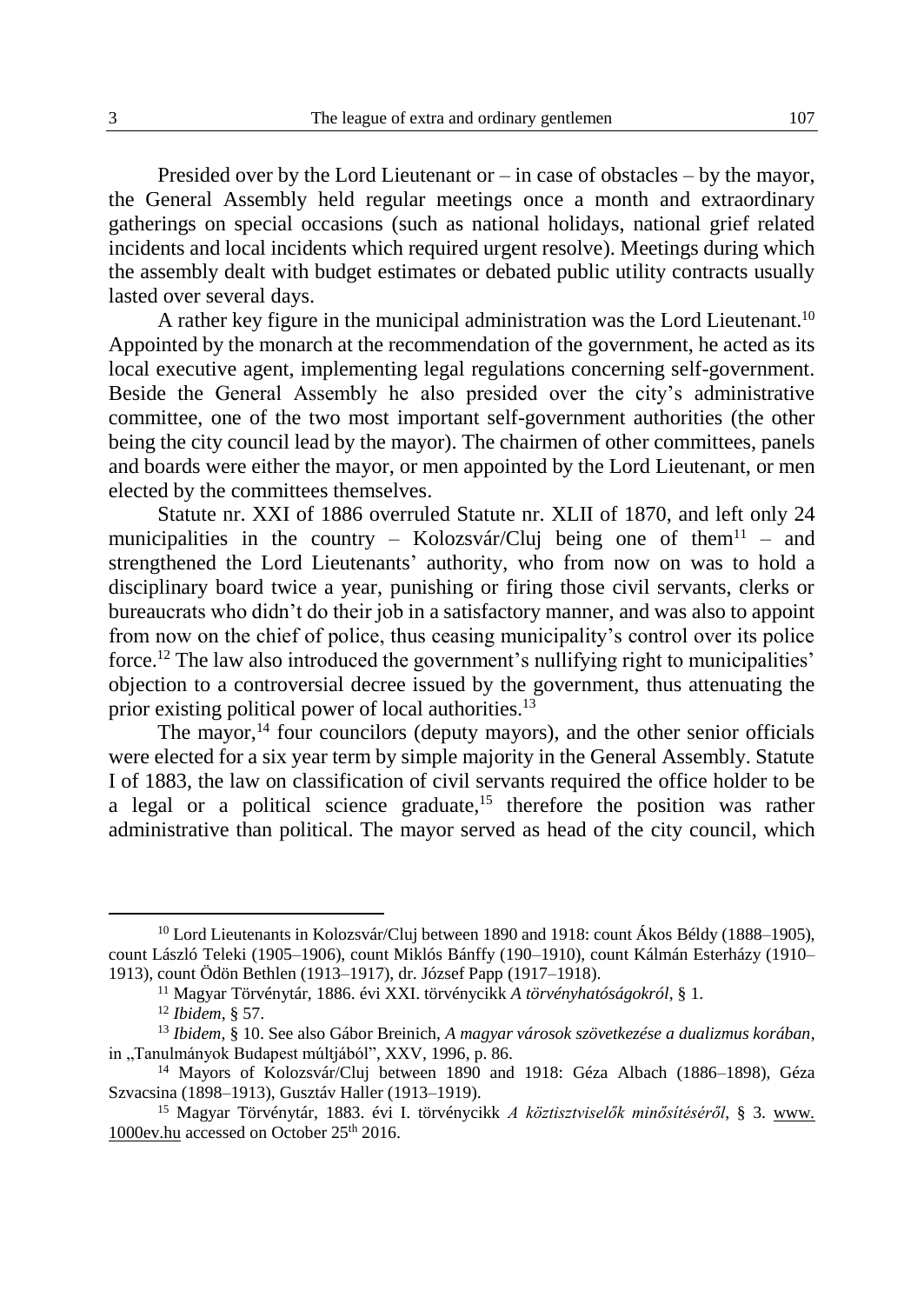prepared and presented cases to the General Assembly, and was also responsible for financial and property management.<sup>16</sup>

## **The Virilists**

An intriguing new aspect of the administration was the introduction of the heavily controversial phenomena of Virilism, according to which half the members of the General Assembly of counties, municipalities and parishes were non-elected and consisted of the highest taxpayers, whom succession was renewed at the end of each year.<sup>17</sup> Under these regulations intellectuals (teachers and professors, members of the Hungarian Academy of Sciences, magazine and newspaper editors, members of clergy, members of the Chamber of Commerce and Industry, warranted scientists, lawyers, doctors, pharmacists, engineers, surgeons, miners, foresters and landstewards) enjoyed a tax privilege, so the tax they paid was reckoned twofold. Taxes taken into calculation were the property tax (land or/and house) and the personal income tax $18$ 

According to some Hungarian historiographers Virilism, this rather antidemocratic regulation, had in fact two hidden purposes: on one hand granted city hall access for the supposedly government friendly wealthy elements and upper middle class intellectuals, thus leaning power and influence over local governments in favor of the philo-Compromise liberal forces in a consistent manner, on the other hand guarantied Hungarian supremacy in municipal leadership, preventing the accidental takeover of power by members of any nationality with higher numbers and more voters, especially in Transylvania and Northern Hungary.<sup>19</sup> Nevertheless, Virilism had a well-defined aim also, namely to confer political power to independent decision making, impartial intellectuals who understood their times, so the financial interest-driven old- and new-moneymen should meet their liberal opposition. It wasn't the case nationwide, the high taxpayers' league in most of municipalities was in shortage of the intellectual element by high percentages, or if not, they had a unilateral representation of one or two branches (mostly lawyers, or mostly health providers, or mostly engineers, or two of these in approximately same numbers). For example, in the case of Marosvásárhely/Târgu Mureș, where there were 26 highest taxpayers entering City Hall in 1910, 18 of these were intellectuals with degrees, of whom the lawyers' number is highest: 5, second largest being the

<sup>16</sup> *Kolozsvár szab. kir. város törvényhatóságának szervezeti és ügyviteli szabályrendelete (az 1886 XXI. és XXII. törvény alapján)*, Kolozsvár, Ormós Ferenc nyomdája, 1888, p. 58–72.

<sup>17</sup> Magyar Törvénytár, 1870. évi XLII. törvénycikk *A köztörvényhatóságok rendezéséről*, § 19. and the 1871. évi XVIII. törvénycikk *A községek rendezéséről* § 34.

<sup>18</sup> Magyar Törvénytár, 1870. évi XLII. törvénycikk *A köztörvényhatóságok rendezéséről*, § 23.

<sup>19</sup> Béla Sarlós, *Közigazgatás és hatalompolitika a dualizmus rendszerében*, Budapest, Akadémiai Kiadó, 1976, p. 81–82.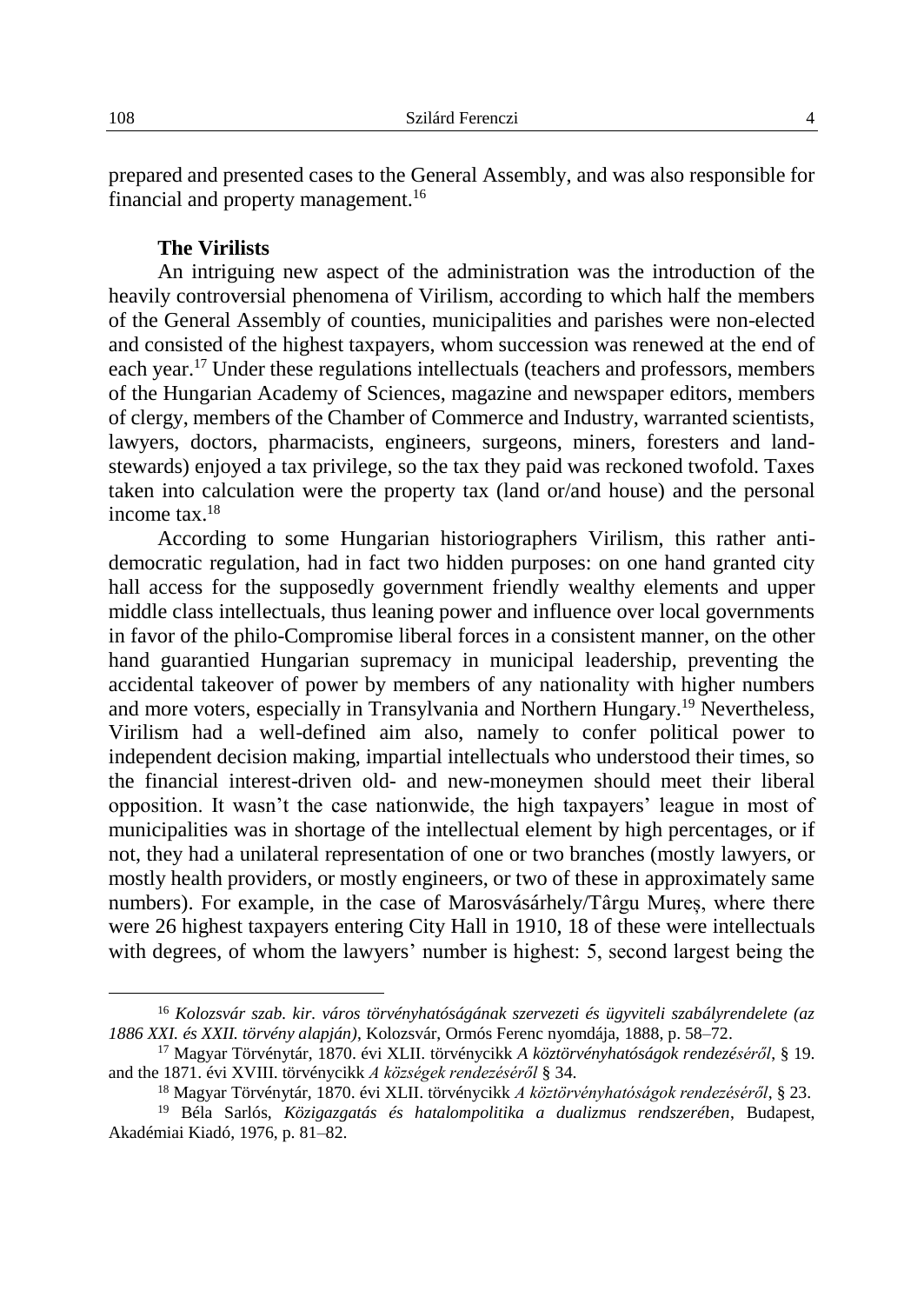health providers: 3. Or in case of Szatmárnémeti/Satu Mare, the highest taxpayers' number is 39, of which 27 intellectuals, among whom a staggering 18 are lawyers.<sup>20</sup>

Kolozsvár/Cluj presented a countrywide unique picture in terms of virilism. Beginning with 1872 it hosted the second university in the country, along with some of the most important administrative offices of the region, which fact had a considerable effect upon the boost in population. University professors, lawyers, doctors, pharmacists settled, banks and other financial institutions were established, clinics, libraries, faculty buildings, research facilities, public buildings were a new necessity, so the number of architects rose too. If until 1890 the majority of the highest taxpayers in the General Assembly were essentially property-rich nobles, lawyers, factory owners, traders and hotel runners, by the turn of the century every other high taxpayer was a teacher or a state clerk (in office or retired). Inside the category the high percentage of wealthy lawyers was eclipsed by the rise in numbers of well-paid university professors, while the proportion of other intellectuals stayed very much the same, this being the sign of a highly differentiated and numerous intelligentsia in the city.<sup>21</sup> Shortly before and during world war one the proportion of intellectuals among the highest taxpayers was around 70% (see tabling nr. 1).

The lists of highest taxpayers effective for the next year was drawn up at the end of every year by the Certifying Board elected by the General Assembly for a one year mandate, with a chairman appointed by the Lord Lieutenant.<sup>22</sup> The lists then were posted on a panel for everyone to see, with a two week deadline for raising objections. Upon considering the eventual objections the Certifying Board rectified the order of succession, eliminated those who didn't accept the nomination or accepted prior elsewhere (at county level), then presented the finalized list to the General Assembly meeting, including it in the meeting records. Meeting records eventually ended up on microfilm and are kept at the Cluj county branch of the Romanian National Archives. Unfortunately there are some meeting records which are lacking entirely (1891, 1903, 1909, 1915 and 1916) and there are some meeting records which don't hold the list (1890).

Existing lists contain the names of the highest taxpayers in descending order, their occupation or tax motive, their address, the tax amount, and finally the grounds for multiplying (in case of intellectuals). However precise these listings are, social structure-driven research is presented with a dilemma, namely the property owner's category, which wasn't an occupation, but in fact accounted for a process of enrichment. The listing favored the higher property tax over lower income tax, and

<sup>20</sup> *Magyarország városainak háztartása az 1910. évben* (=Magyar Statisztikai Közlemények, Új sorozat, 58. kötet), Budapest, 1916, p. 9.

<sup>&</sup>lt;sup>21</sup> Szilárd Ferenczi, Adatok a kolozsvári virilizmus történetéből (1872–1917), in "Erdélyi Múzeum" LXXII, 2010, 1-2, p. 20–21.

<sup>22</sup> *Kolozsvár szab. kir. város törvényhatóságának szervezeti és ügyviteli szabályrendelete (az 1886 XXI. és XXII. törvény alapján)*, Kolozsvár, Ormós Ferenc nyomdája, 1888, p. 38.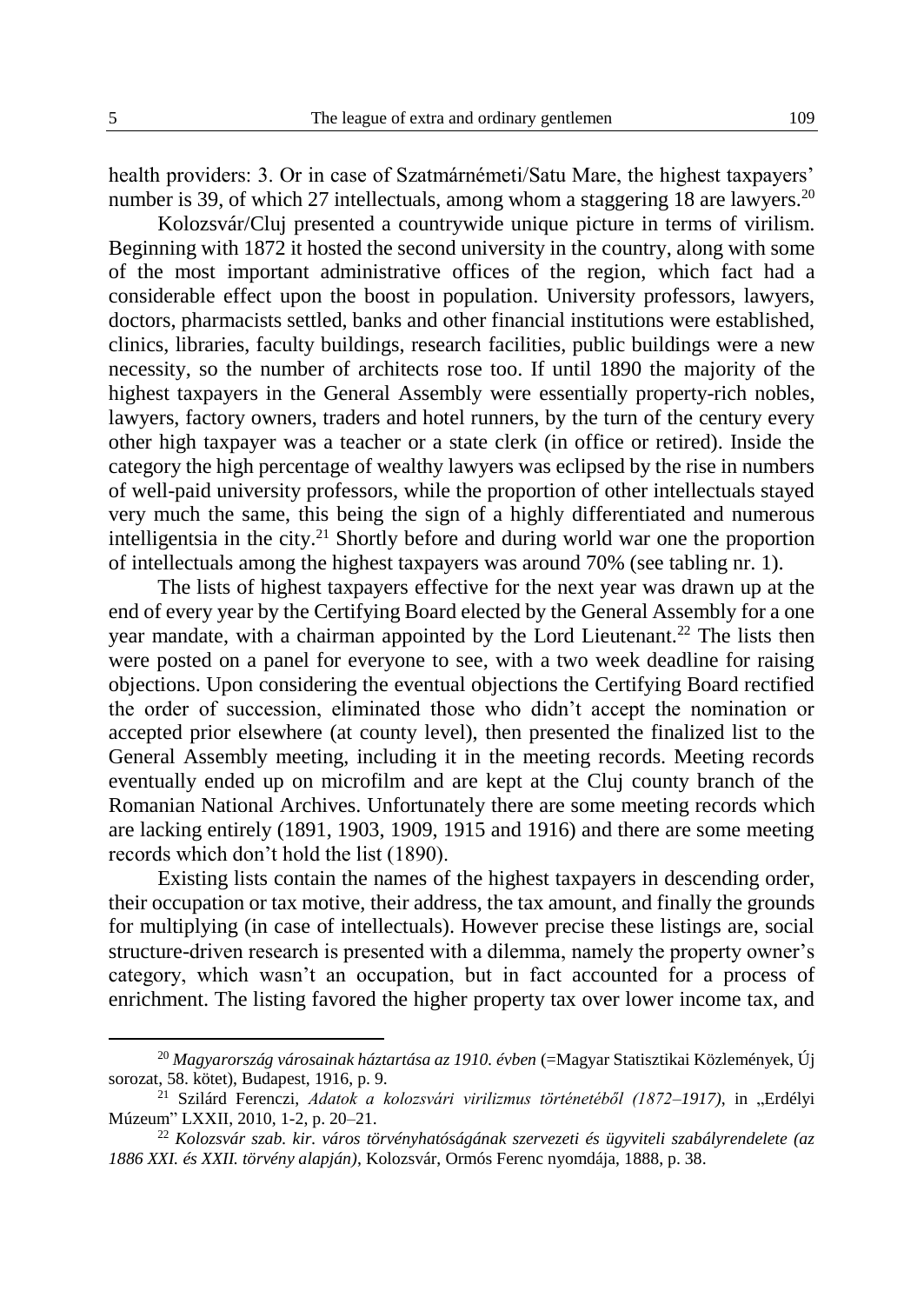on social interconnections level conferred prestige capital. Property owners emerging in the 1890–1918 period could have come from any of the occupation categories, owning a private or tenement-house in the city built from accumulated wealth.

| 1890-1902                     |                |                |                |                |                |                |                |                |                |                |                |
|-------------------------------|----------------|----------------|----------------|----------------|----------------|----------------|----------------|----------------|----------------|----------------|----------------|
| Occupations                   | 1890           | 1893           | 1894           | 1895           | 1896           | 1897           | 1898           | 1899           | 1900           | 1901           | 1902           |
| writer,<br>scientist, artist  | 1              | $\overline{c}$ | $\overline{2}$ |                |                |                |                |                |                | 1              |                |
| teacher.<br>professor         | $\overline{4}$ | 3              | 5              | $\overline{7}$ | $\overline{4}$ | 6              | $\overline{4}$ | $\overline{7}$ | 9              | 11             | 10             |
| clergy                        | 1              | 3              | 3              | $\overline{c}$ | 3              | 3              | 3              | $\overline{4}$ | 3              | $\overline{2}$ | $\overline{2}$ |
| lawyer                        | 1              | $\overline{2}$ | 5              | $\overline{7}$ | 5              | 9              | $\overline{8}$ | 7              | 7              | $\overline{7}$ | 6              |
| doctor,<br>pharmacist         | $\overline{4}$ | 5              | 3              | $\overline{4}$ | $\overline{4}$ | $\mathbf{1}$   | $\overline{2}$ | 1              | $\mathbf{1}$   | $\overline{2}$ |                |
| engineer,<br>architect        | $\mathbf{1}$   | $\overline{2}$ | 3              | 3              | $\overline{2}$ | $\overline{c}$ | $\overline{2}$ | $\overline{2}$ | $\overline{2}$ | $\overline{2}$ | 3              |
| city clerk                    | 1              | $\mathbf{1}$   | $\mathbf{1}$   | $\mathbf{1}$   | $\overline{4}$ | $\overline{c}$ | $\overline{2}$ | 1              | 1              |                |                |
| state official <sup>23</sup>  | $\overline{8}$ | $\overline{7}$ | 7              | 10             | 5              | 8              | $\overline{7}$ | 10             | 8              | 6              | 5              |
| intellectuals,<br>clerks      | 21             | 25             | 29             | 34             | 27             | 31             | 28             | 32             | 31             | 31             | 26             |
| property<br>owners            | 10             | $\overline{9}$ | $\overline{7}$ | $\overline{7}$ | 12             | 9              | 6              | 6              | $\overline{7}$ | 5              | 9              |
| private<br>enterprise         | $\overline{2}$ | 3              | 1              | $\overline{c}$ | 3              | 1              | 6              | $\overline{2}$ | 3              | 3              | 3              |
| trade                         | 11             | 8              | 9              | 5              | $\overline{7}$ | 3              | $\overline{4}$ | 5              | 5              | 8              | 9              |
| crafts                        | 5              | 6              | 6              | $\overline{4}$ | 5              | 6              | 5              | 5              | $\overline{4}$ | $\overline{4}$ | 5              |
| hospitality<br>(hotels, bars) | $\overline{4}$ | $\overline{2}$ | 1              | $\overline{c}$ |                | $\overline{2}$ | 3              | 3              | $\overline{2}$ | 1              | 1              |
| industry                      | $\overline{2}$ | $\overline{c}$ | $\overline{2}$ | $\mathbf{1}$   | $\overline{2}$ | $\overline{4}$ | $\overline{2}$ | $\overline{c}$ | $\overline{c}$ | $\overline{2}$ | $\overline{2}$ |
| bank and<br>insurance         | 1              | 1              | 1              | 1              |                |                | $\overline{2}$ | 1              | $\overline{2}$ | $\overline{2}$ | $\mathbf{1}$   |
| active economy<br>actors      | 25             | 22             | 20             | 15             | 17             | 16             | 22             | 18             | 18             | 20             | 21             |
| total                         | 56             | 56             | 56             | 56             | 56             | 56             | 56             | 56             | 56             | 56             | 56             |

**Tabling 1. Virilists of Kolozsvár/Cluj, 1890–1918 period, occupations**

<sup>&</sup>lt;sup>23</sup> Former and actual Members of Parliament, railway employees, tobacco industry employees, employees of the Chamber of Commerce and Industry, employees of state finance, officials in the judiciary system, etc.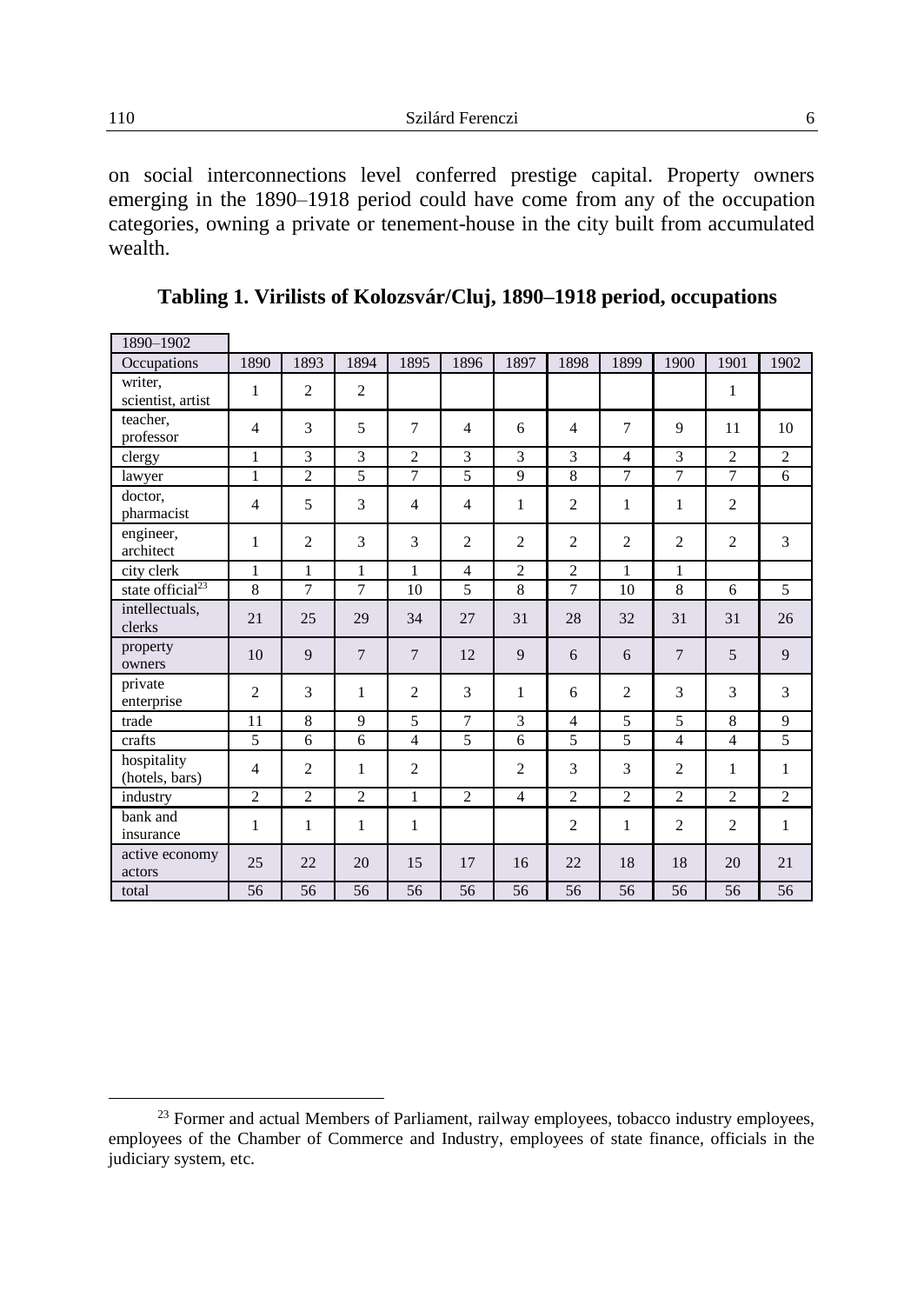| 1903-1918                       |                |                |                |                |                |                |                |                |                |                |                |                |
|---------------------------------|----------------|----------------|----------------|----------------|----------------|----------------|----------------|----------------|----------------|----------------|----------------|----------------|
| Occupations                     | 1903           | 1905           | 1906           | 1907           | 1908           | 1909           | 1911           | 1912           | 1913           | 1914           | 1915           | 1918           |
| writer,<br>scientist,<br>artist |                |                |                |                |                |                |                |                |                |                |                |                |
| teacher,<br>professor           | 9              | 19             | 17             | 18             | 21             | 24             | 21             | 20             | 21             | 19             | 18             | 15             |
| clergy                          | $\overline{2}$ | $\overline{2}$ | $\mathbf{1}$   | $\overline{3}$ | $\overline{2}$ | $\overline{2}$ | 3              | $\overline{c}$ | $\overline{3}$ | 3              | 3              | 3              |
| lawyer                          | 5              | 3              | $\overline{2}$ | $\overline{2}$ | $\overline{2}$ | 3              | 3              | 5              | 5              | 5              | 5              | $\overline{2}$ |
| doctor.<br>pharmacist           |                |                | $\overline{2}$ | $\overline{4}$ | 3              | 3              | 3              | 3              | 3              | $\overline{4}$ | 5              | $\overline{4}$ |
| engineer,<br>architect          | 3              |                | 1              | $\overline{2}$ | $\overline{2}$ | $\overline{2}$ | $\overline{2}$ | $\overline{4}$ | 3              | $\overline{2}$ | $\mathbf{2}$   | $\overline{2}$ |
| city clerk                      |                |                |                |                |                |                |                |                |                |                |                |                |
| state official                  | 5              | $\overline{7}$ | 8              | 8              | 9              | $\overline{7}$ | 5              | 6              | 5              | $\overline{4}$ | 5              | 8              |
| intellectuals,<br>clerks        | 24             | 31             | 31             | 37             | 39             | 41             | 37             | 40             | 40             | 37             | 38             | 34             |
| property<br>owners              | 14             | 17             | 16             | 8              | $\overline{7}$ | 8              | $\overline{4}$ | 6              | 6              | 8              | 5              | 5              |
| private<br>enterprise           | $\overline{2}$ |                |                |                |                |                | $\overline{c}$ | 1              |                | 1              | $\overline{c}$ |                |
| trade                           | 10             | 5              | 5              | 6              | 3              | 3              | 5              | 3              | 5              | $\overline{4}$ | $\overline{4}$ | $\,8\,$        |
| crafts                          | 3              |                |                |                | $\overline{2}$ | 1              | 3              | $\mathbf{1}$   | $\overline{c}$ | $\mathbf{1}$   | $\overline{c}$ | $\overline{3}$ |
| hospitality<br>(hotels, bars)   | 1              |                | 1              |                | $\overline{2}$ | 1              | $\overline{2}$ | 1              | $\mathbf{1}$   |                |                |                |
| industry                        | $\mathbf{1}$   | 3              | 3              | 3              | 3              | $\overline{c}$ | $\overline{2}$ | $\overline{c}$ | $\mathbf{1}$   | 3              | 3              | 3              |
| bank and<br>insurance           | 1              |                |                | $\overline{c}$ |                |                | $\mathbf{1}$   | $\overline{2}$ | $\mathbf{1}$   | 2              | $\overline{c}$ | $\overline{3}$ |
| active<br>economy<br>actors     | 18             | 8              | 9              | 11             | 10             | $\overline{7}$ | 15             | 10             | 10             | 11             | 13             | 17             |
| total                           | 56             | 56             | 56             | 56             | 56             | 56             | 56             | 56             | 56             | 56             | 56             | 56             |

Let's take for example the categories in 1905 (on the list from the end of the year 1904). One can instantly observe, that the property owners' category is highest in numbers of all years presented. One can also observe instantly, that some of the categories are lacking personnel entirely. If you turn to the actual list and compare it to others, you find the 17 men listed as property owners with following occupations: Gábor Nagy (former restaurant owner, hospitality), Miklós Trandafir (formerly state finance employee – state official), Lajos Rucska (unknown, always a property owner), Gergely Donogán (listed with economic school degree, twofold reckoned tax), Károly Reményik (architect), János Rucska (lawyer), Sámuel Tordai (barowner – hospitality), Dezső Ferenczy (listed with economic school degree, twofold reckoned tax), Lajos Szepessy (unknown, always a property owner), Bálint Betegh (listed with a pharmacist degree, twofold reckoned tax), László Kőváry (historian, statistician, bank manager, member of the Hungarian Academy of Sciences, twofold reckoned tax), János Rizó (listed with a pharmacist degree, twofold reckoned tax),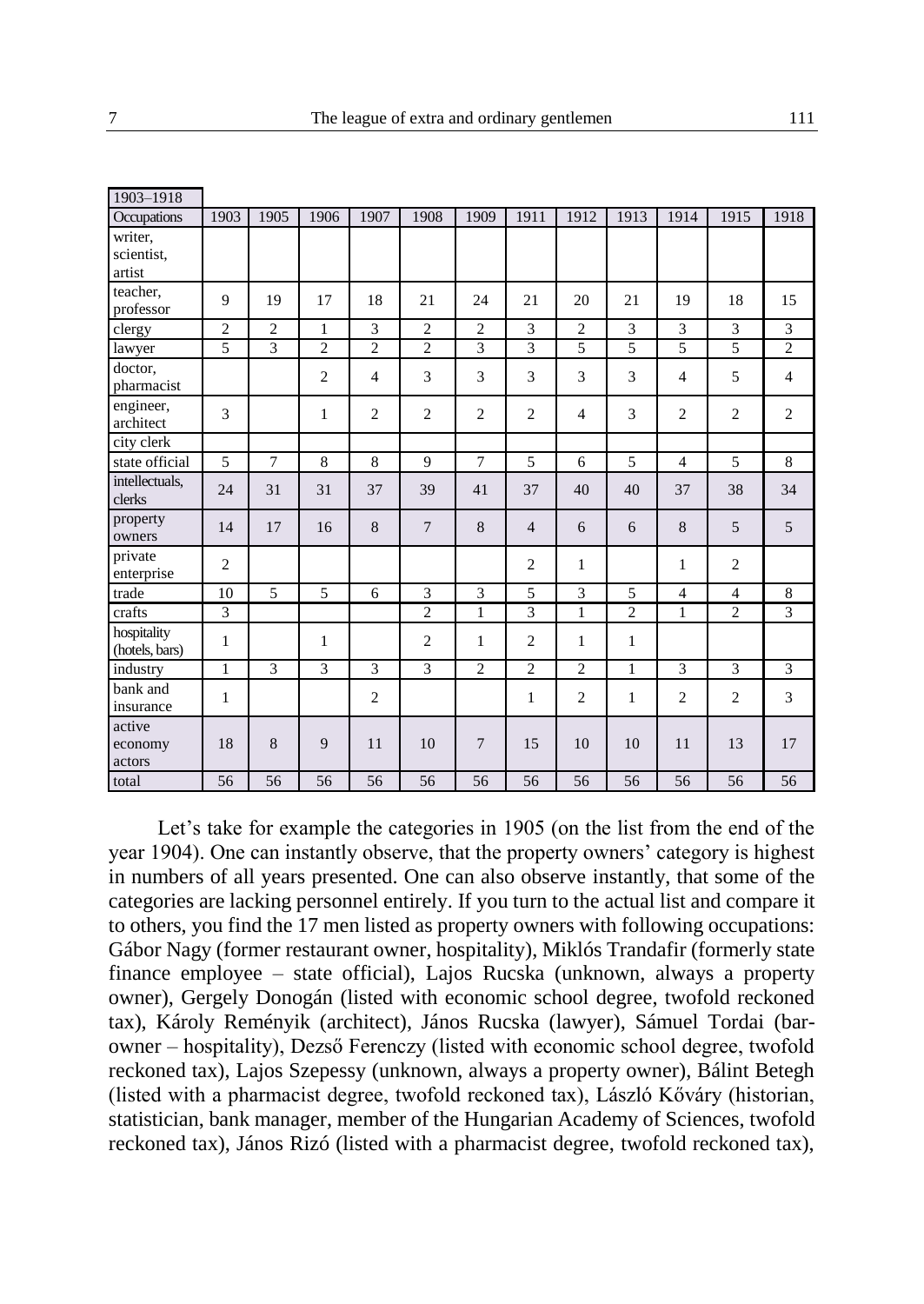Antal Vikol (unknown, always a property owner), Lajos Góth, dr. (gynecologist), Sándor Babos (watchmaker, jeweller – crafts), Mihály Salamon (unknown, always a property owner), Kálmán Mattai (glove manufacturer – industry).<sup>24</sup> The property owner's category of 1905 is in fact a compound of men originating mostly in occupational categories (of whom 9 intellectuals, and 4 active economical actors), and just 4 who couldn't be linked to other categories. On headcount reorganization, from a total of 56 high taxpayers we have now 40 intellectuals (71,4%), 4 property owners (7,1%) and 12 active economic actors (24,4%).

### **The Representatives**

The other half of the general assembly, 56 in numbers, was elected according to parliamentary election rules for a six year mandate, beginning its course in 1872 in a peculiar but nonetheless democratic manner. To ensure personnel change, half of the first elected shift (1/4 of the entire General Assembly) stepped down by coin toss after three years in 1875, and new elections were held, but with the former staff re-electable. After another three years it was time for the remaining half to step down, but again, they were re-electable too. Every mandate lasted six years, but after three years the other half of representative body was up for reelection. When somebody died or stepped down, his mandate was renewed in the first following election, even if it wasn't its time, and it was specified during the campaign, that it is a shorter mandate.

Between 1888 and 1918 the town held ten such elections, each time in four electoral districts, and each time renewing the classical 28 mandates (7 in each district) plus those free due to death or resignation. According to law each of the four electoral districts had to consist of no less than 200 and no more than  $600$  electors.<sup>25</sup> Having had a boost in population (from roughly 30 000 in 1881 to almost 60 000 in 1910) these numbers were quickly overrun by the electorate of Kolozsvár, and by 1910 and by law the city had earned the right to assert not 112 members in the General Assembly, but 240. However, a curious thing happened. Their continuous plea towards the Ministry of Internal Affairs for changing the headcount of the General Assembly, and reorganize the districts was first declined in 1892 (their recommendation was 140 men in the General Assembly and 5 electoral districts),  $^{26}$ then in  $1902^{27}$  (8 electoral districts) and finally in  $1912^{28}$  (General Assembly: 240,

<sup>24</sup> Romanian National Archives, Cluj county branch, Collection: *Cluj-Napoca Mayor's Office*, *General Assembly meeting records,* microfilm no. 14-1-85-179, December 20th 1904.

<sup>25</sup> Magyar Törvénytár, 1886. évi XXI. törvénycikk *A törvényhatóságokról*, § 25.

<sup>26</sup> Romanian National Archive, Cluj county branch, Collection: *Cluj-Napoca Mayor's Office*, *General Assembly meeting records,* microfilm no. 14-1-85-173, May 27th 1892.

<sup>&</sup>lt;sup>27</sup> Idem, microfilm no. 14-1-85-178, December 25<sup>th</sup> 1902.

<sup>28</sup> Idem*,* microfilm no. 14-1-85-184, January 22nd 1912.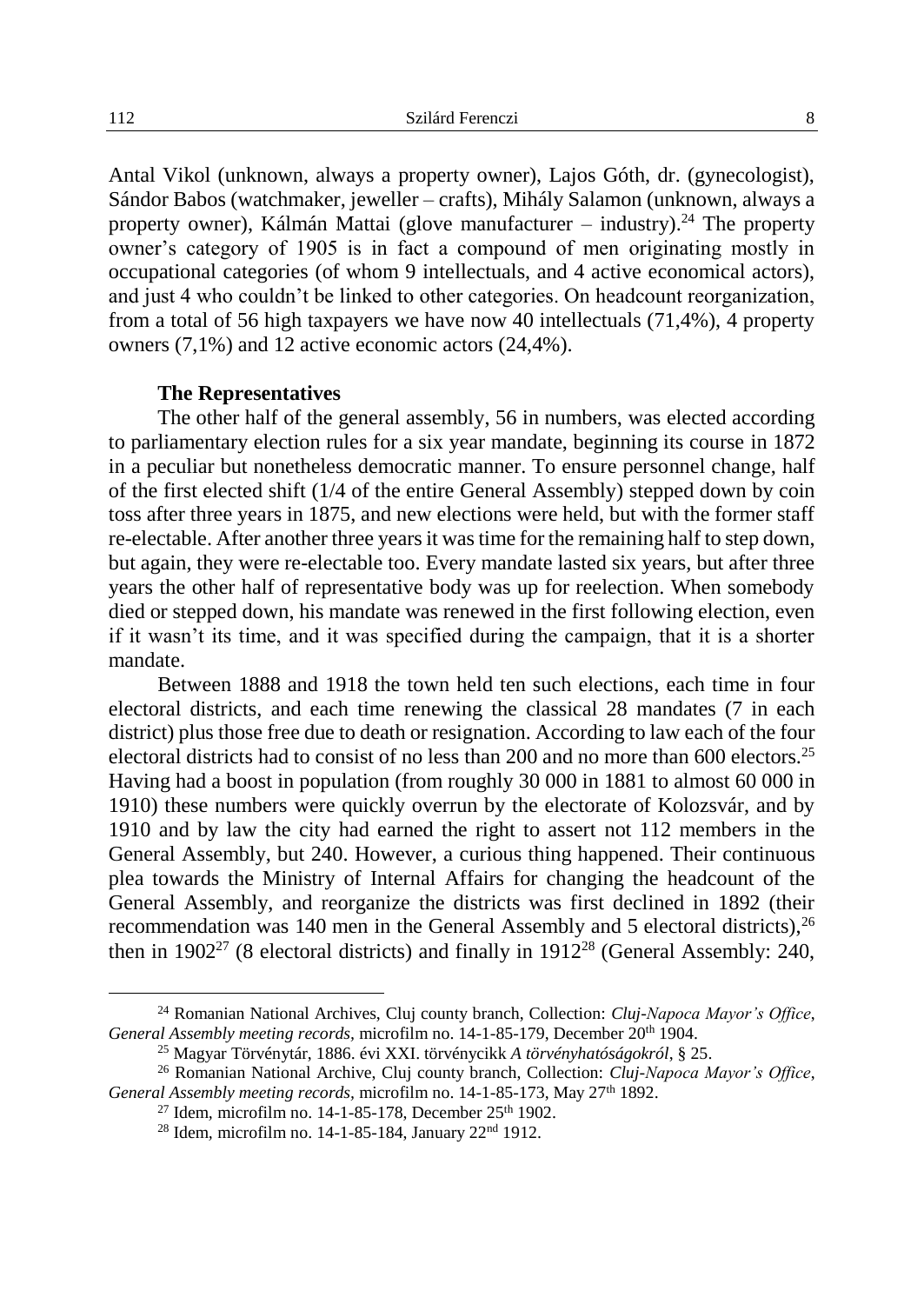electoral districts: 10, with slightly less than 600 voters each), so they had no choice but to continue in these boundaries up until 1918.

Statute nr. XXI of 1886 decreed the electable's (fit for public office) profile in counties and municipalities as follows: literacy-proven 24 year old Hungarian citizen male, under no guardianship, who for at least two years lived and paid taxes in the municipality, held financial or intellectual essentials which made him eligible to vote in the parliamentary electoral system and wasn't under penal or bankruptcy investigation.<sup>29</sup> Renewing the voting rights bill of 1848, Statute nr. XXXIII of 1874 decreed the profile of the elector, somewhat similarly to the aforementioned: 20 year old Hungarian citizen male, under no guardianship, who held financial or intellectual essentials which made him eligible to vote in the parliamentary electoral system, or had a right to vote on the old law (possessed voting rights between 1848 and 1872).<sup>30</sup> The law also specified the amount of property and income census which made the electorate eligible, and conferred automatic voting rights to intellectuals (much in the same manner as in case of intellectuals with twofold reckoned taxes among virilists).

Traditionally the elections in Kolozsvár/Cluj were held in the same buildings over the years, and there was one in every district. In the first, voters gathered at the Redout on Belmonostor/Unió street (today the Transylvanian Museum of Etnography on Memorandumului street), in the second at the Evangelical-Lutheran school on Belmagyar/Kossuth Lajos street (1989 December 21<sup>st</sup> Boulevard), in the third at the City Hall on Belközép/Deák Ferenc street (Eroilor Boulevard) and in the fourth at a building which doesn't exist anymore, the City Fencing Club on the Eastern corner of Széchenyi (Mihai Viteazul) Square. Local election rules and procedures are a puzzle of information gathered from several accounts on the course of the elections over many years in the local press. Elections were usually held on a Sunday, from 9 o'clock in the morning until 4 in the afternoon, or if the voters were too many, sometimes deep in the evening hours. Votes were cast in secret, the ballots put in a sealed envelope and thrown in the box, a process supervised by an electoral panel, in which each party delegated one or more members. Voters could choose either to select an entire party list, or vote for individuals from as many lists they saw fit (by underlining or encircling the names, or the other way around, by striking through or erasing names), furthermore, it was also perfectly legal to cast an entirely handwritten ballot with names of their own choosing. If the selected or compiled list of individuals on the ballot was higher than mandates in the district, the ballot was nullified. A valid ballot could contain an equal or lesser number of individuals than mandates, even with just one name. Individual, non-affiliated candidates were many,

<sup>29</sup> Magyar Törvénytár, 1886. évi XXI. törvénycikk *A törvényhatóságokról*, § 24.

<sup>30</sup> Magyar Törvénytár, 1874. évi XXXIII. törvénycikk *Az 1848:V. törvénycikk és az erdélyi II. törvénycikk módositásáról és kiegészitéséről*, § 1 and 2.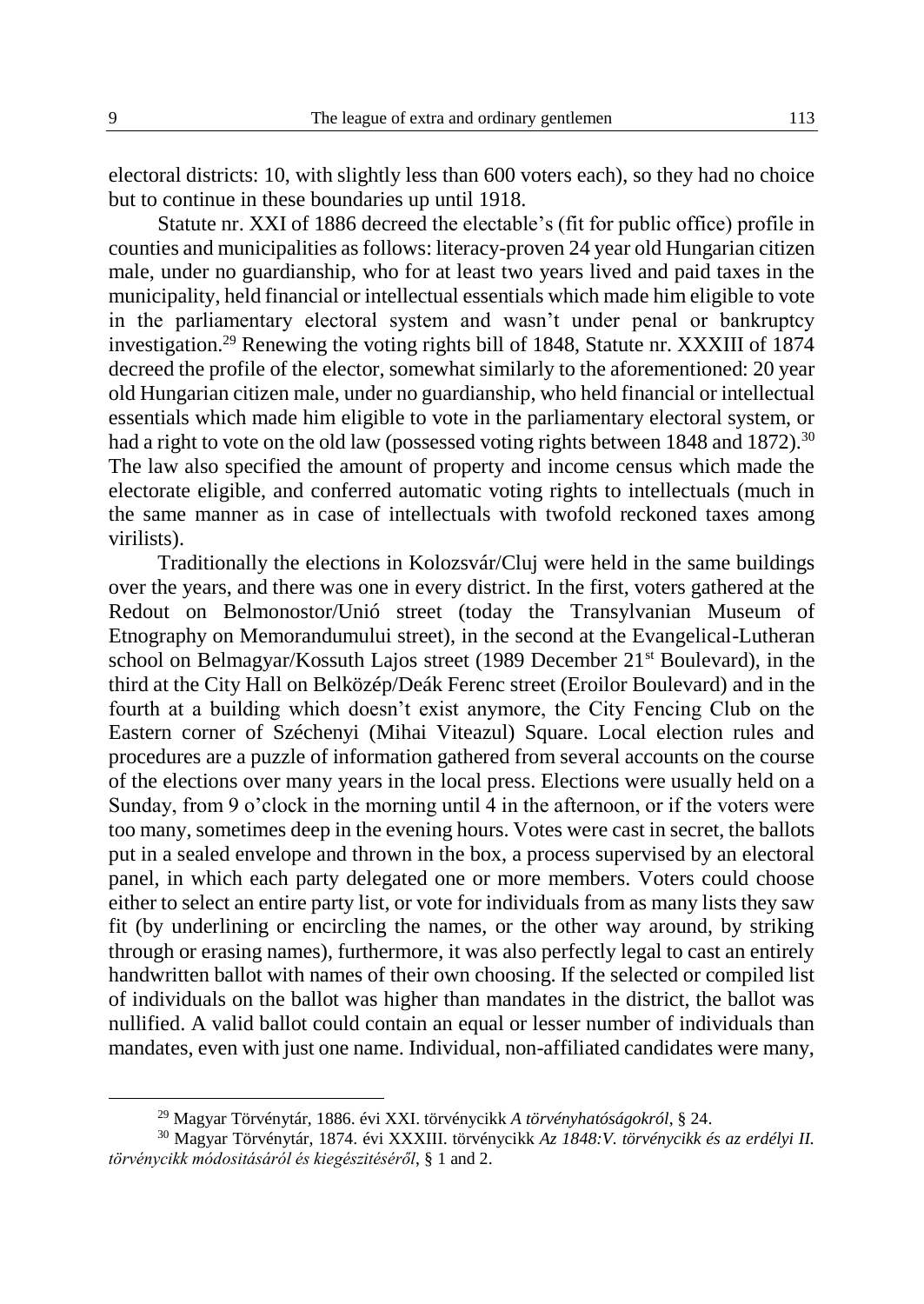but with little chances of winning. Parties usually nominated the same amount of candidates as many mandates were available, even the districts themselves had lists, set up in principle by non-affiliated members of the society over many nightly gatherings, even by holding a narrow bounded primary election before announcing the final lists, usually within the week prior to election date. All lists were handed over to the voters at registration, or on voting site.<sup>31</sup>

Up until the elections of 1894 there were only two political forces in the city: the local affiliation to the parliamentary majority-holder Liberal Party and those of the ever-oppositional Party for Independence. Accordingly, the elections passed off in relative silence, with prior pacts and agreements between these two, on several occasions running the same candidates, mostly holders of former mandates (virilist or elected), stepping up on the ever-winning political capital of public trust. But beginning with 1894 almost every election brought a new contender force, even if it was one that didn't hold a chance in changing the paradigm. First, in opposition to the highest political capital-holder Liberal Party some members from the Party for Independence established the Party of Citizens, but their electorate consisted of the same voters that voted traditionally for its big sister.<sup>32</sup> Also in 1894 the numerous Israelite community in the fourth district – after a failed attempt to run their candidate on the Liberal Party list – boycotted the elections by not voting on anybody else but their candidate (who thus entered City Hall with a three year mandate).<sup>33</sup>

In 1897 it was the Syndicate of Artisans and the mailmen who stepped forward in an organized matter and tried to enter a small amount of candidates, but failed.<sup>34</sup> 1901 was the year in which no other organization took a swing at the elections, but after a week some of the disillusioned members of society formed an affiliate to the Democratic Party first organized by Vilmos Vázsonyi in Budapest.<sup>35</sup> Although a great political power in the capital, its branches throughout the country did nothing more than vegetate.<sup>36</sup> But three years later the elections saw a smaller storm in terms of new party candidates. The Kossuth Party entered in coalition with the Ugron Party (both Party for Independence-affiliates, with countrywide support), the New Party (organized by Baron Dezső Bánffy) entered elections also, and it was time for the

<sup>&</sup>lt;sup>31</sup> "Kolozsvár", V, 1891, December 24<sup>th</sup>; Idem, December 26<sup>th</sup>; "Ellenzék", XIV, 1894, December 24<sup>th</sup>; "Kolozsvár", VIII, 1894, December 31<sup>st</sup>; Idem, XI, 1897, December 22<sup>nd</sup>; "Ujság", III, 1903. December 30<sup>th</sup>; "Magyar Polgár", XXVI, 1903. December 28<sup>th</sup>; "Ellenzék", XXIX, 1909, December 6<sup>th</sup>; "Ujság", IX, 1909, December 7<sup>th</sup>; "Kolozsvári Hírlap", XIV, 1913, January 9<sup>th</sup>.

<sup>&</sup>lt;sup>32</sup> "Kolozsvár", VIII, 1894, December 28<sup>th</sup>.

<sup>&</sup>lt;sup>33</sup> Idem, December 31<sup>st</sup>.

<sup>&</sup>lt;sup>34</sup> "Ellenzék", XVIII, 1897, December 30<sup>th</sup>.

<sup>&</sup>lt;sup>35</sup> "Magyar Polgár", XXIV, 1901, January 14<sup>th</sup>.

<sup>36</sup> András Sipos, *Várospolitika és városigazgatás Budapesten 1890–1914,* Budapest, Budapest Főváros Levéltára, 1996, p. 58.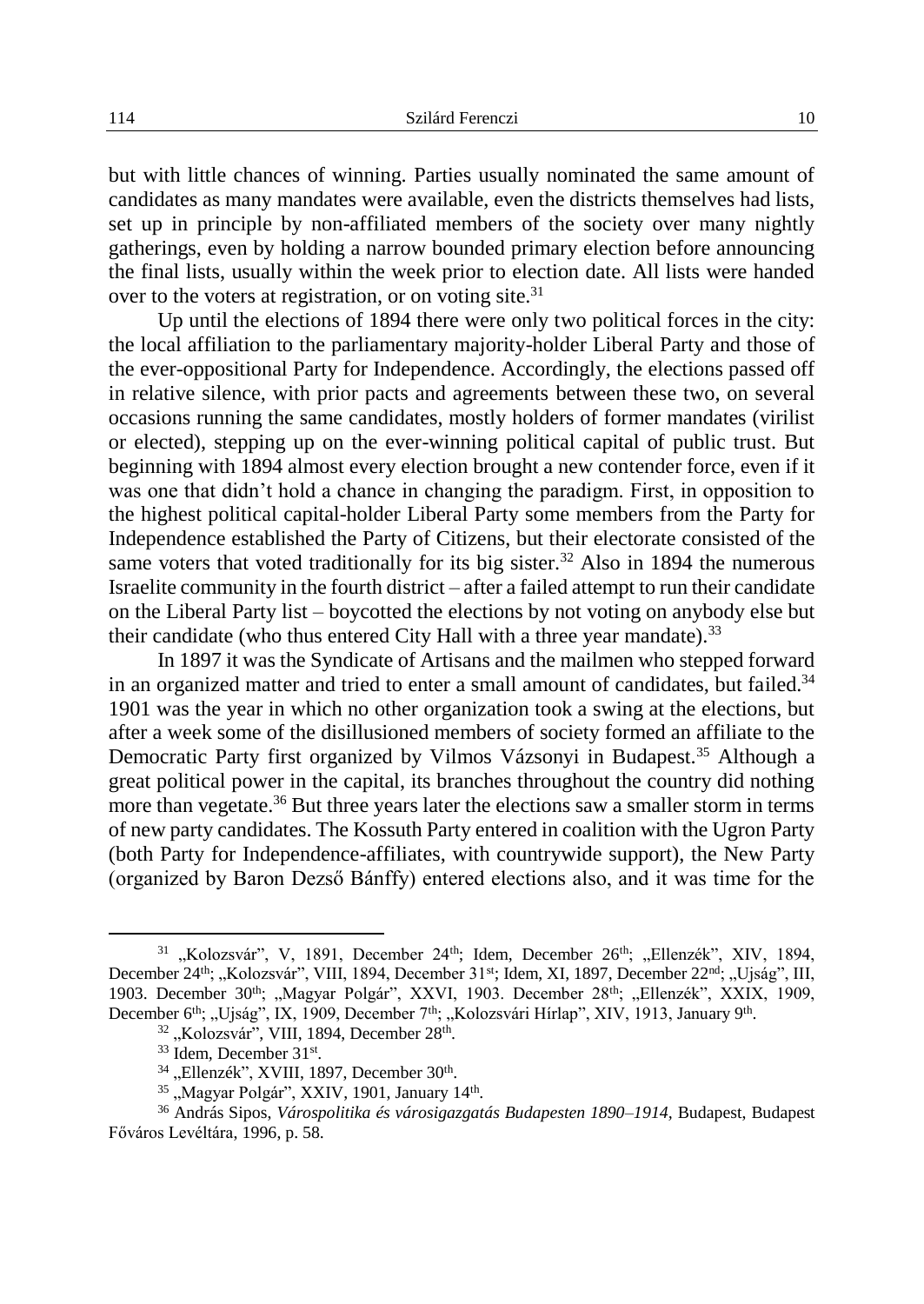"socialists" (small bourgeoisie) to try out their candidates, but with no chance whatsoever.<sup>37</sup>

The years 1905–1906 brought a political crisis upon the country; the Liberal Party lost the elections to the Party for Independence and its affiliates, so the local small bourgeoisie saw an opportunity to gain seats in City Hall. The Liberal party was practically finished, and the Party for Independence couldn't channel its forces, so 11 "new men", farmers, craftsmen and traders entered City Hall in the third and fourth district.<sup>38</sup> Three years later, in the 1909 elections, the districts' decided to nominate in high numbers candidates from the small bourgeoisie, and deliberately left out three of the most prominent names in city politics: István Kecskeméthy, Sándor Tutsek – both Members of Parliament in Party Justh (philo-independence) colors and István Apáthy, a scientist and university professor of zoology, the most influential voice in the local branch of the Party for Independence. The first two lost the election, Apáthy won on Party for Independence  $list<sub>1</sub><sup>39</sup>$  but this year's elections clearly stated that a change is coming. By the 1913 elections the Party for Independence's former power was reinstated nationwide, its only forceful opponents locally could have been the candidates of the Traders' Hall or of the Liberal Party's successor, the National Labor Party, but their opposition didn't consist, so the Party for Independence candidates won City Hall in sweeping majority.<sup>40</sup> In 1915, it was time for only refilling the numbers (elections were put off after the war nationwide by law<sup>41</sup>) of those deceased and resigned, so this year's elections for 7 mandates were won by those 7 candidates (five from the Party for Independence and two from the National Labor Party) who ran in Party colors.<sup>42</sup>

If before the political crises of the year 1905–1906 the local elections in Kolozsvár/Cluj were a soft battleground for the Liberal Party and the Party for Independence, with candidates arising mostly from the upper middle class, beginning with 1906 there was a slight change in favor of the lower middle class members, the Social Democrats, mostly farmers, craftsmen and merchants (see tabling nr. 2).

<sup>&</sup>lt;sup>37</sup> "Ujság", III, 1903, December 29<sup>th</sup>.<br><sup>38</sup> "Előre", I, 1907, January 1<sup>st</sup>.

<sup>&</sup>lt;sup>39</sup> "Ujság", IX, 1909, December 7<sup>th</sup>.

 $40$  Idem, XIII, 1913, January 7<sup>th</sup>.

<sup>41</sup> Magyar Törvénytár, 1915. évi VI. törvénycikk *A törvényhatósági választói jogról*, § 2.

 $42$ , Ujság", XV, 1915, December 19<sup>th</sup>.